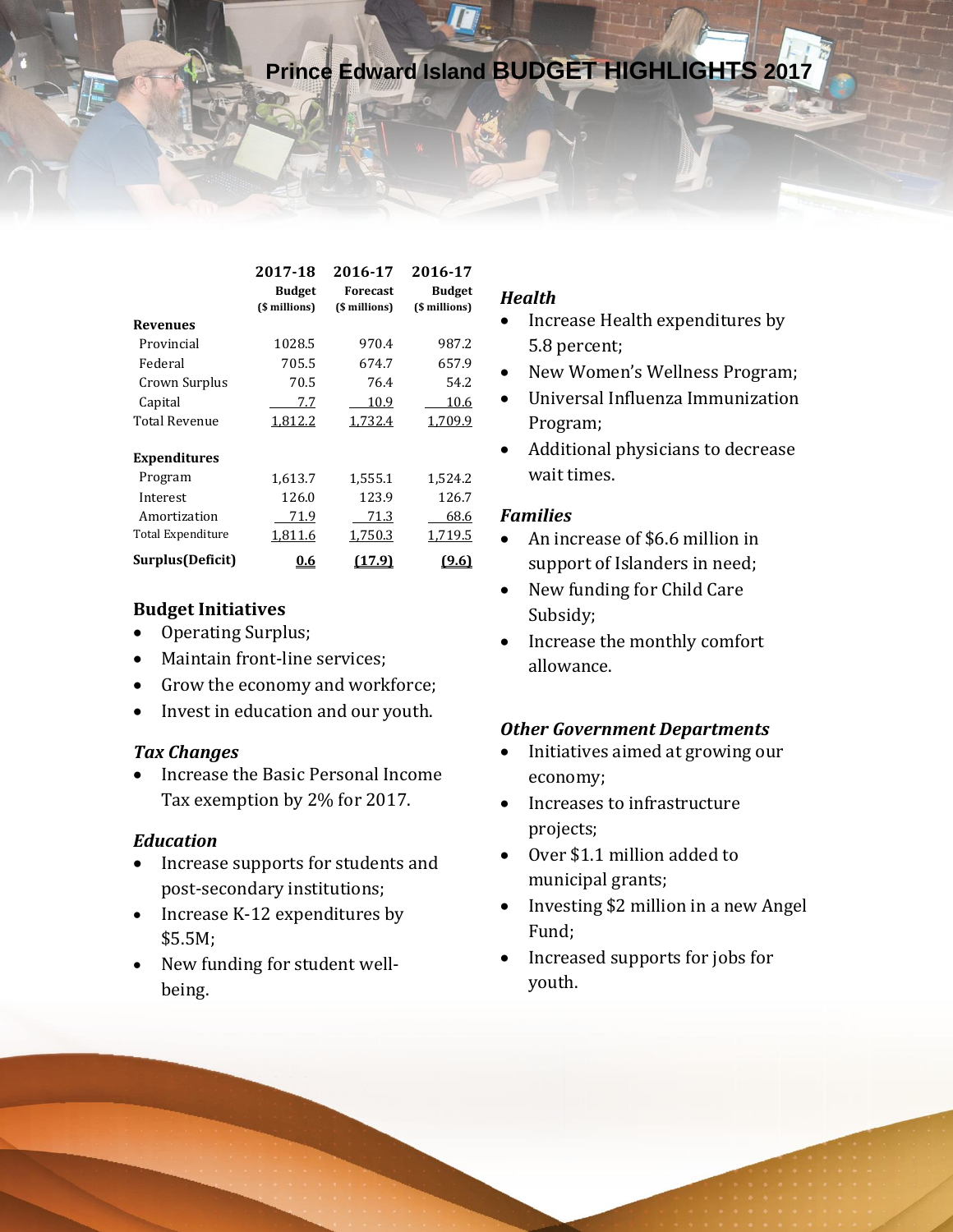#### **Where the Money Comes From (\$ Millions)**



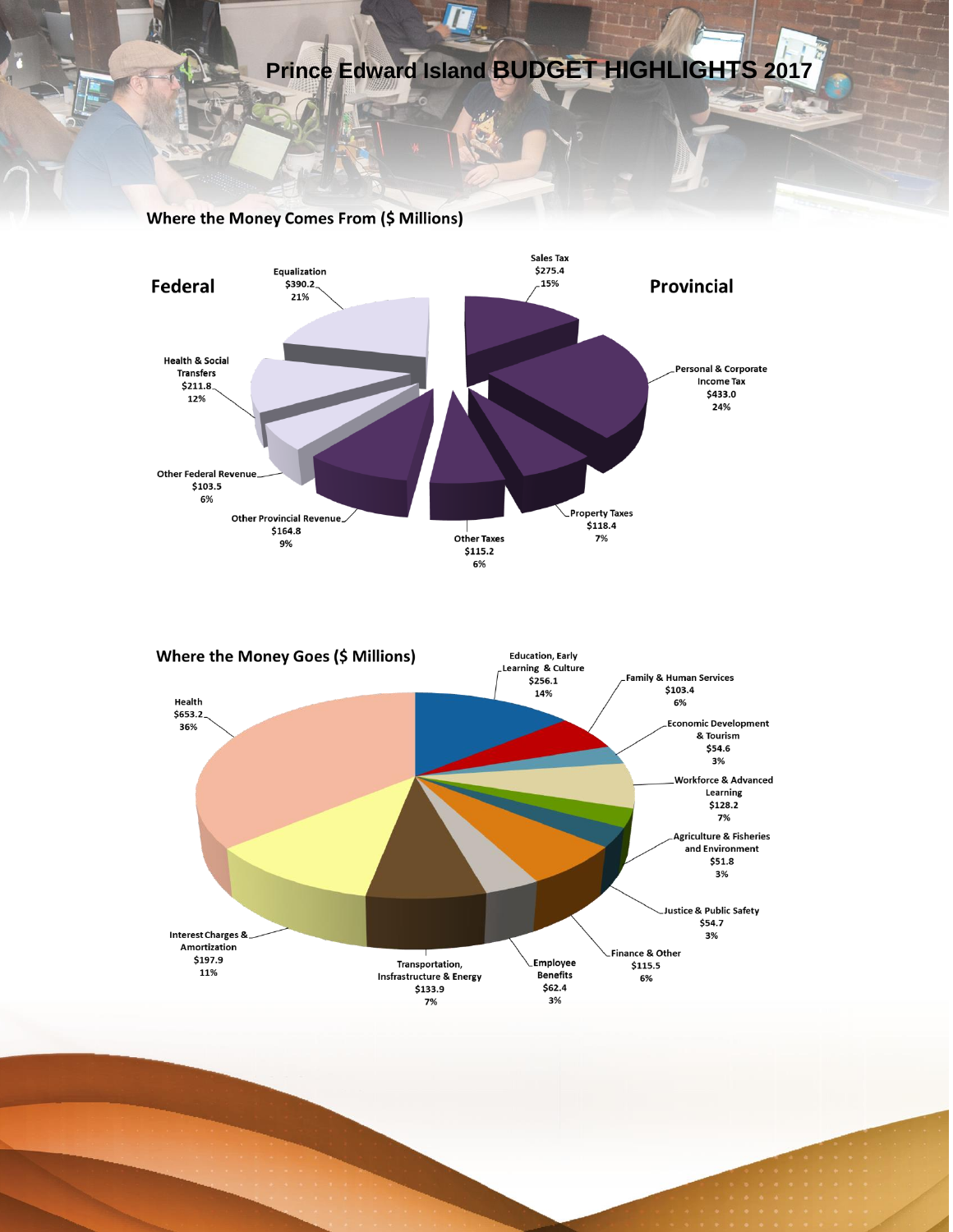#### **Economic Performance 2016**

- Estimated GDP growth of 1.4% in 2016; growth of 1.3% is expected in 2017;
- Population growth of 1.3%, fastest among Atlantic region;
- Average weekly wages grew 2.3% in 2016, the second fastest growth amongst provinces';
- The value of retail sales increased 6.6%, leading the provinces; New Motor vehicles sales increased by 16.9% for a new all-time high;
- Construction strengthened: Nonresidential investment increased 13.9% in 2016, the fastest among provinces; Residential investment grew 5.2% in 2016;
- The value of manufacturing shipments increased 5.8% in 2016, to reach \$1.7 billion, a new all-time high; International exports increased 1.1%;
- Strong prices boosted the value of lobster landings by 28.5%;
- Tourist overnight stays on the Island increased 10.2% to reach a record high in 2016.

| Three Year Fiscal Plan   | 2016-2017       | 2017-2018       | 2018-2019     | 2019-2020     |
|--------------------------|-----------------|-----------------|---------------|---------------|
|                          | <b>Forecast</b> | <b>Estimate</b> | Plan          | Plan          |
|                          | (\$ millions)   | (\$ millions)   | (\$ millions) | (\$ millions) |
| <b>Revenues</b>          |                 |                 |               |               |
| Provincial               | 1,057.7         | 1,106.7         | 1,141.4       | 1,175.7       |
| Federal                  | 674.7           | 705.5           | 719.0         | 737.0         |
| <b>Total Revenue</b>     | 1,732.4         | 1,812.2         | 1,860.4       | 1,912.7       |
| <b>Expenditures</b>      |                 |                 |               |               |
| Program                  | 1,555.1         | 1,613.7         | 1,654.8       | 1,699.4       |
| Interest                 | 123.9           | 126.0           | 128.3         | 128.5         |
| Amortization             | 71.3            | 71.9            | 71.9          | 71.9          |
| <b>Total Expenditure</b> | 1,750.3         | 1,811.6         | 1,855.0       | 1,899.8       |
| (Deficit) Surplus        | (17.9)          | 0.6             | 54            | 12.9          |
| <b>Net Debt</b>          | 2,196.3         | 2,220.4         | 2,239.3       | 2,232.2       |
| Net Debt/GDP (%)         | 34.5            | 33.7            | 32.8          | 31.6          |

#### **OUR PLAN TO RETURN TO BALANCE**